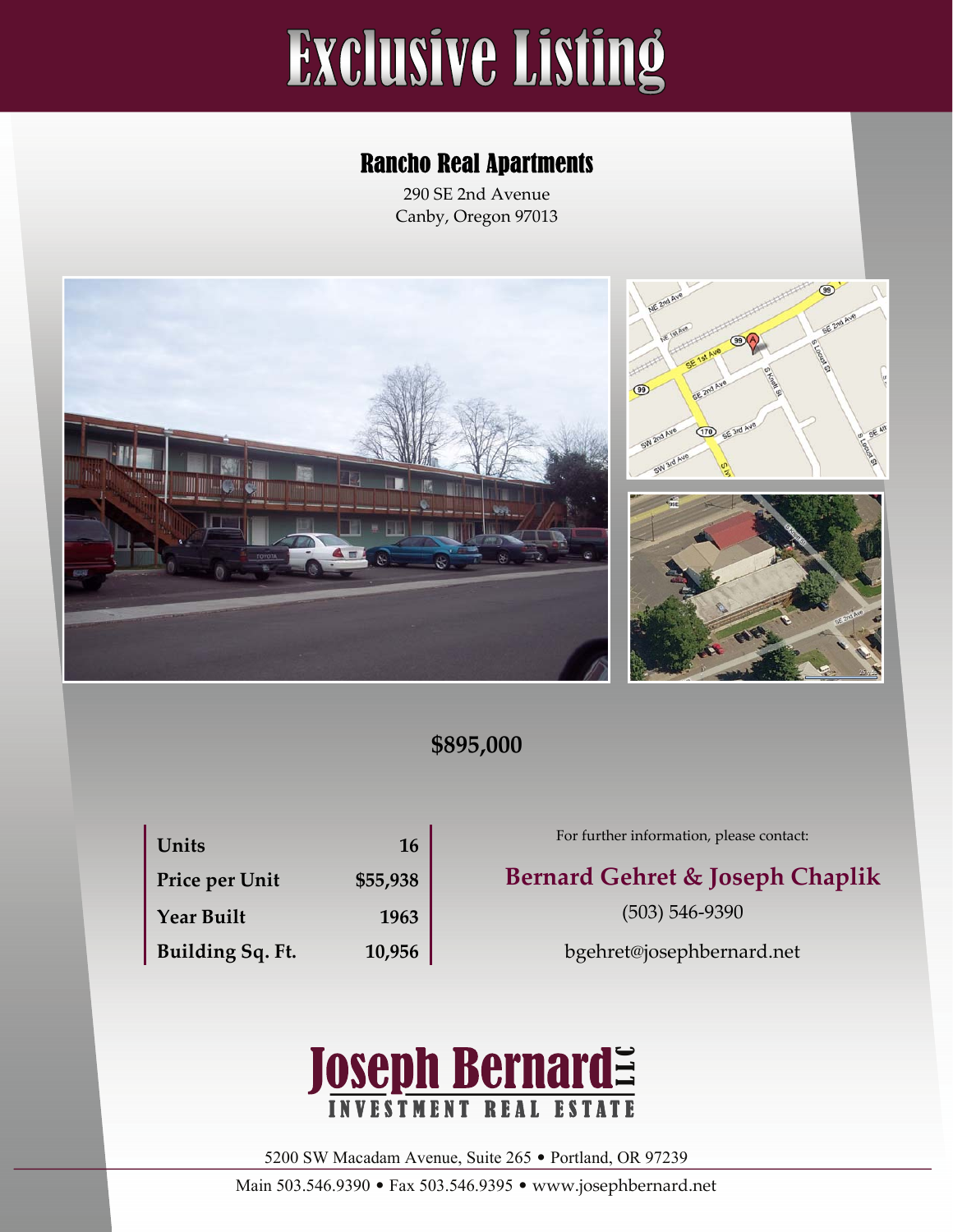#### Rancho Real Apartments

Summary



**New Long-boarded Railings** 



New Vinyl Energy Efficient Windows



Berber Carpeting, Clean Interiors

#### **Photos History of Property**

The seller of the Rancho Real Apartments purchased the property in August of 2002. The seller recounts the condition of the property in 2002 as "well‐built, with the bones in excellent shape but had a lot of needed maintenance. The building was structurally sound, it has copper plumbing throughout the building including the drains, but it needed upkeep."

The owner immediately went to work on the property; he replaced old aluminum windows with vinyl energy New Long-boarded Railings efficient windows, replaced the roof with a quality<br>torch down roofing system, painted the building, upgraded the units with new Berber carpet and vinyl, and built completely new railings for the stairs on the front and back of the building.

> "I made sure to spend extra money on getting long boards for the railings, it cost more but it's better structurally with less maintenance needed in the future." The seller's philosophy has been to make the property "as good as possible" where it is "nice enough where I would live there."

> Currently, the property is in excellent shape, with most tenants staying at the property for three to four years on average. There is one family that has occupied their unit for seven years, which is a testament to the ownership and building quality. The owner states the tenants keep the property clean and they have a pride of living at the property.

> > For further information, please contact:

#### **Bernard Gehret & Joseph Chaplik**

(503) 546‐9390

bgehret@josephbernard.net

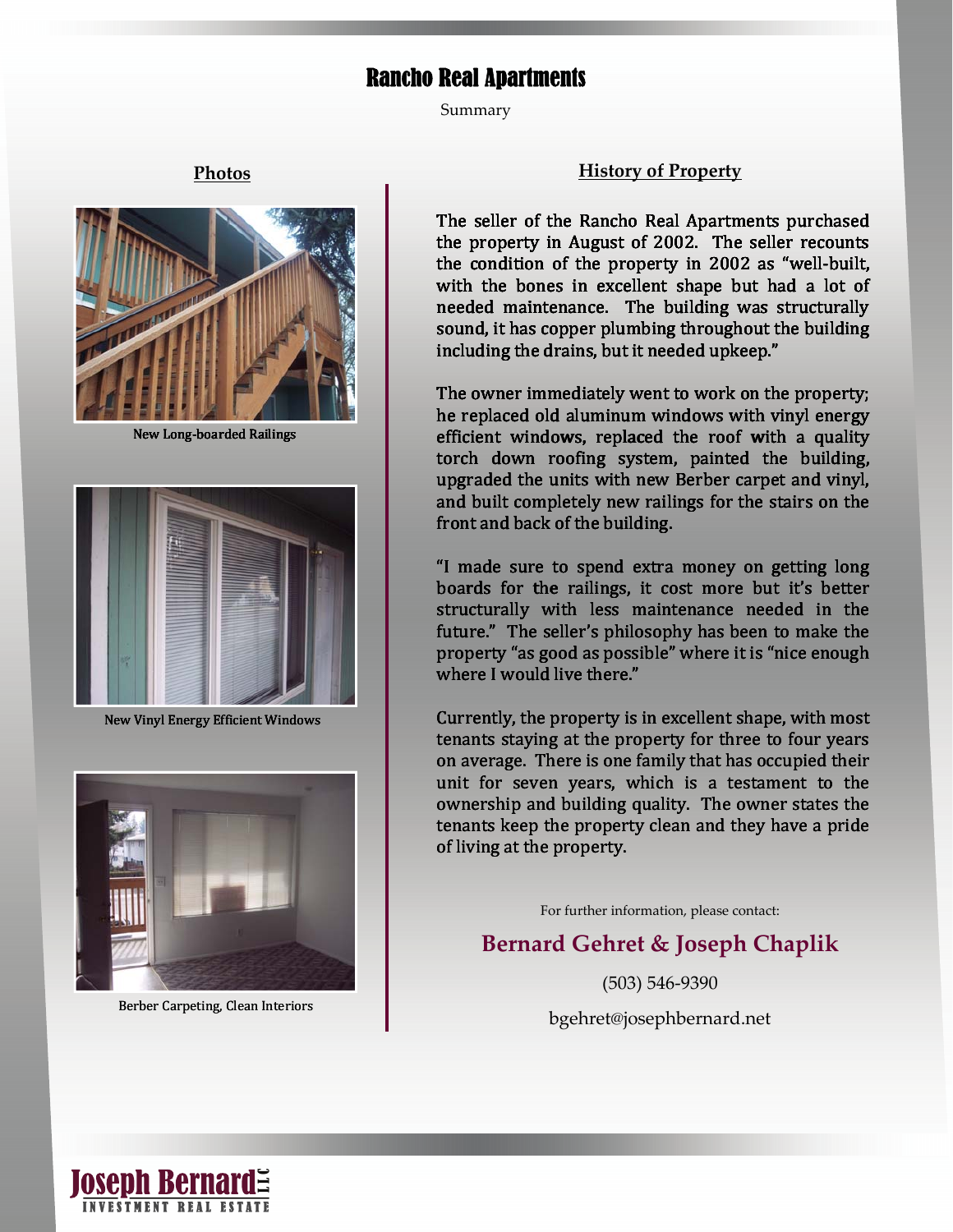### Rancho Real Apartments

#### **Sold Comparables**

#### Price \$1,395,000 \$895,000 \$895,000 \$1,395,000 \$1,395,000 \$1,395,000 \$1,395,000 \$1,395,000 \$1,395,000 \$1,395,000 Units 24 Units 21 Units 21 Units 21 Units 21 Units 21 Units 21 Units 21 Units 21 Units 21 Units 21 Units 21 Units 21 Units 21 Units 21 Units 21 Units 21 Units 21 Units 21 Units 21 Units 21 Units 21 Units 21 Units 21 Units Price per Unit \$55,938 \$55,938 \$58,125 **Year Built 1963 New York 1963 Accord 1963** New York 1972  $\epsilon$  Cap Rate 6.69% and 8.03% Cap Rate 6.69% **Rancho Real Apartments** 290 SE 2nd Avenue **Willamette Crest** 1212 Division Street Canby, Oregon 97013 Oregon City, Oregon 97045 Date Closed 09/17/08 19535 River Road **Funny Merrill** 920 John Adams Street **Brookside**



|   | Oregon City, Oregon 97045 |           | Gladstone, Oregon 97027 |           |
|---|---------------------------|-----------|-------------------------|-----------|
| 壑 | Price                     | \$810,000 | Price                   | \$760,000 |
|   | Units                     | 14        | Units                   | 12        |
|   | Price per Unit            | \$57,857  | Price per Unit          | \$63,333  |
|   | Year Built                | 1961      | Year Built              | 1969      |
|   | Cap Rate                  | 7.10%     | Cap Rate                | 6.70%     |
|   | Date Closed               | 03/26/08  | Date Closed             | 10/27/08  |



| City, Oregon 97045 |           | Gladstone, Oregon 97027 |           |
|--------------------|-----------|-------------------------|-----------|
| Price              | \$810,000 | Price                   | \$760,000 |
| Units              | 14        | Units                   | 12        |
| Price per Unit     | \$57,857  | Price per Unit          | \$63,333  |
| Year Built         | 1961      | Year Built              | 1969      |
| Cap Rate           | 7.10%     | Cap Rate                | 6.70%     |
| Date Closed        | 03/26/08  | Date Closed             | 10/27/08  |

#### **Rent Comparables**



| Units                           |
|---------------------------------|
| Unit Mix                        |
| Avg Sf / Unit                   |
| Avg Rent                        |
| $\Lambda$ van $\Gamma$ ont / Sf |

#### **Willamette Grove**

1802 N Pine Street Canby, Oregon 97013

**Rancho Real Apartments** 290 SE 2nd Avenue



| ulamette Grove                 |           | ROYAL ASCOT                    |           |  |
|--------------------------------|-----------|--------------------------------|-----------|--|
| 802 N Pine Street              |           | 700 SE 5th Avenue              |           |  |
| inby, Oregon 97013             |           | Canby, Oregon 97013            |           |  |
| Units                          | 86        | Units                          | 90        |  |
| Unit Mix                       | 1 Bedroom | Unit Mix                       | 1 Bedroom |  |
| Avg Sf / Unit                  | 725       | Avg Sf / Unit                  | 643       |  |
| Avg Rent                       | \$695     | Avg Rent                       | \$630     |  |
| $Area$ D <sub>ont</sub> ( $Cf$ | CDOC      | $Area$ D <sub>ont</sub> ( $Cf$ | $CD$ 00   |  |

#### **Redwood Terrace**

2040 N Redwood Street

| yy, Oregon 97013 |           | Canby, Oregon 97013 |           |
|------------------|-----------|---------------------|-----------|
| Units            | 16        | <b>Units</b>        | 57        |
| Unit Mix         | 1 Bedroom | Unit Mix            | 1 Bedroom |
| Avg Sf / Unit    | 684       | Avg Sf / Unit       | 908       |
| Avg Rent         | \$550     | Avg Rent            | \$725     |
| Avg Rent / Sf    | \$0.80    | Avg Rent / Sf       | \$0.80    |
|                  |           |                     |           |

#### **Royal Ascot**



| y, Oregon 97013 | Canby, Oregon 97013 |  |               |           |
|-----------------|---------------------|--|---------------|-----------|
| Units           | 86                  |  | Units         | 90        |
| Unit Mix        | 1 Bedroom           |  | Unit Mix      | 1 Bedroom |
| Avg Sf / Unit   | 725                 |  | Avg Sf / Unit | 643       |
| Avg Rent        | \$695               |  | Avg Rent      | \$630     |
| Avg Rent / Sf   | \$0.96              |  | Avg Rent / Sf | \$0.98    |

## **JOSEPh Bernard**